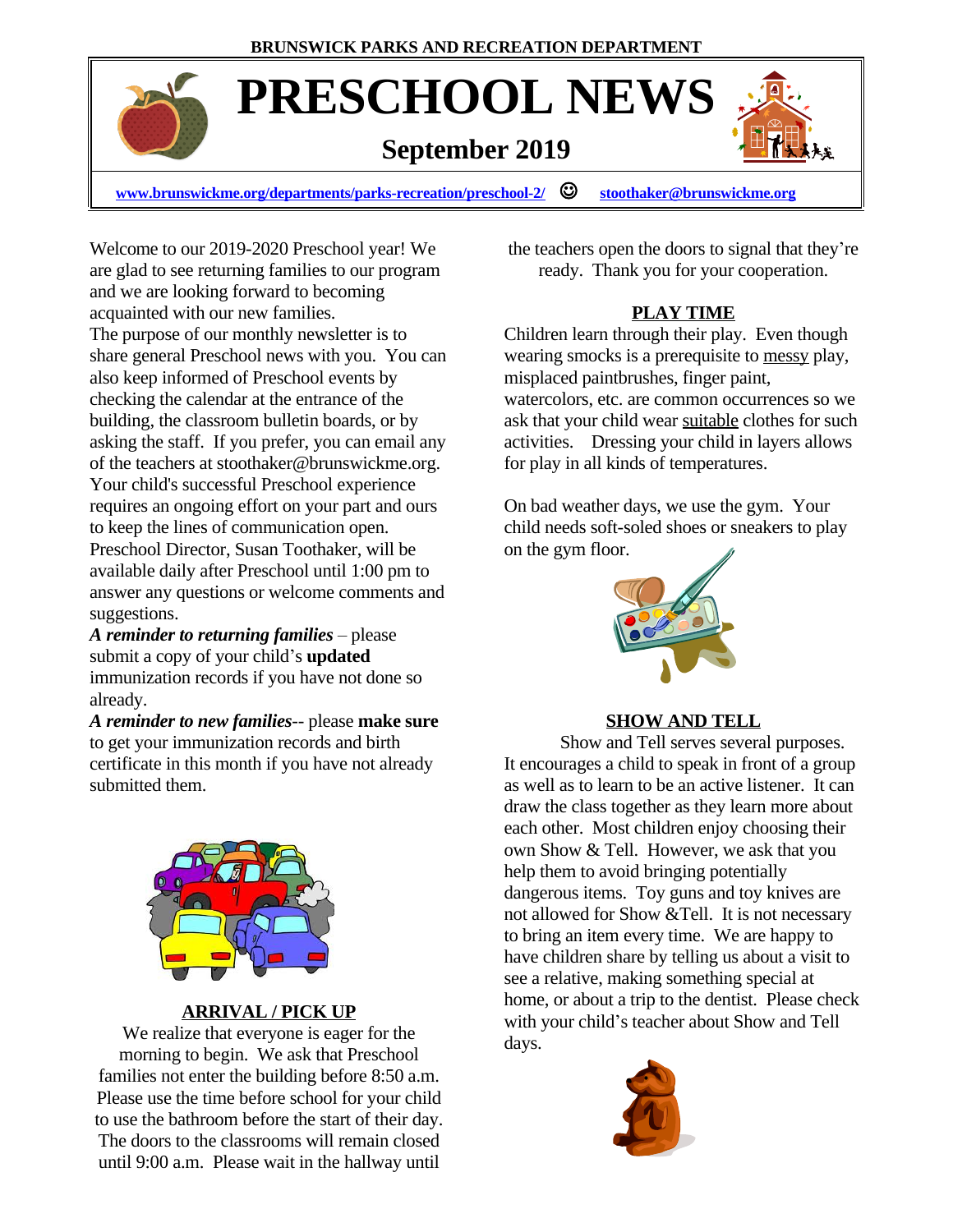



#### **PEANUT/FOOD ALLERGIES**

Our school is a designated nut-free environment. *We are taking steps to ensure the safety of children with food allergies*. **We do not accept snacks from home.** If you have any questions regarding this or any other dietary concerns, please see one of the teachers. Thank you in advance for your help to make your child's classroom safe for everyone.

## **BOOK ORDERS**

We send Firefly book order notices home once a month. All books ordered will be sent to the school. After the master order is sent, it takes 2- 3 weeks for the shipment to arrive. You are under no obligation to buy. The quality of the books varies. They do offer many of the books we use in our classrooms throughout the year. The Preschool receives no money from these orders. We do get other benefits such as free books and an accumulation of bonus points that we can use to make larger purchases. If you do decide to place an order, please make checks payable to the "*Town of Brunswick"* or you may pay cash. Do not make checks payable to the book company. Please place your child's order form and payment in an envelope and give to your child's teacher. You may also order directly online.

Our classroom activation code is: **GMFKT.** Information for ordering online will be sent



**STAY UP-TO-DATE**



#### **Preschool Needs**

4 oz. Baby food jars Large plain paper bags Ballerina slippers Large ear headphones (3"-4"), may be non-working children's socks



home with your child's first book order.

*Book Orders Due* **Monday, September 16**